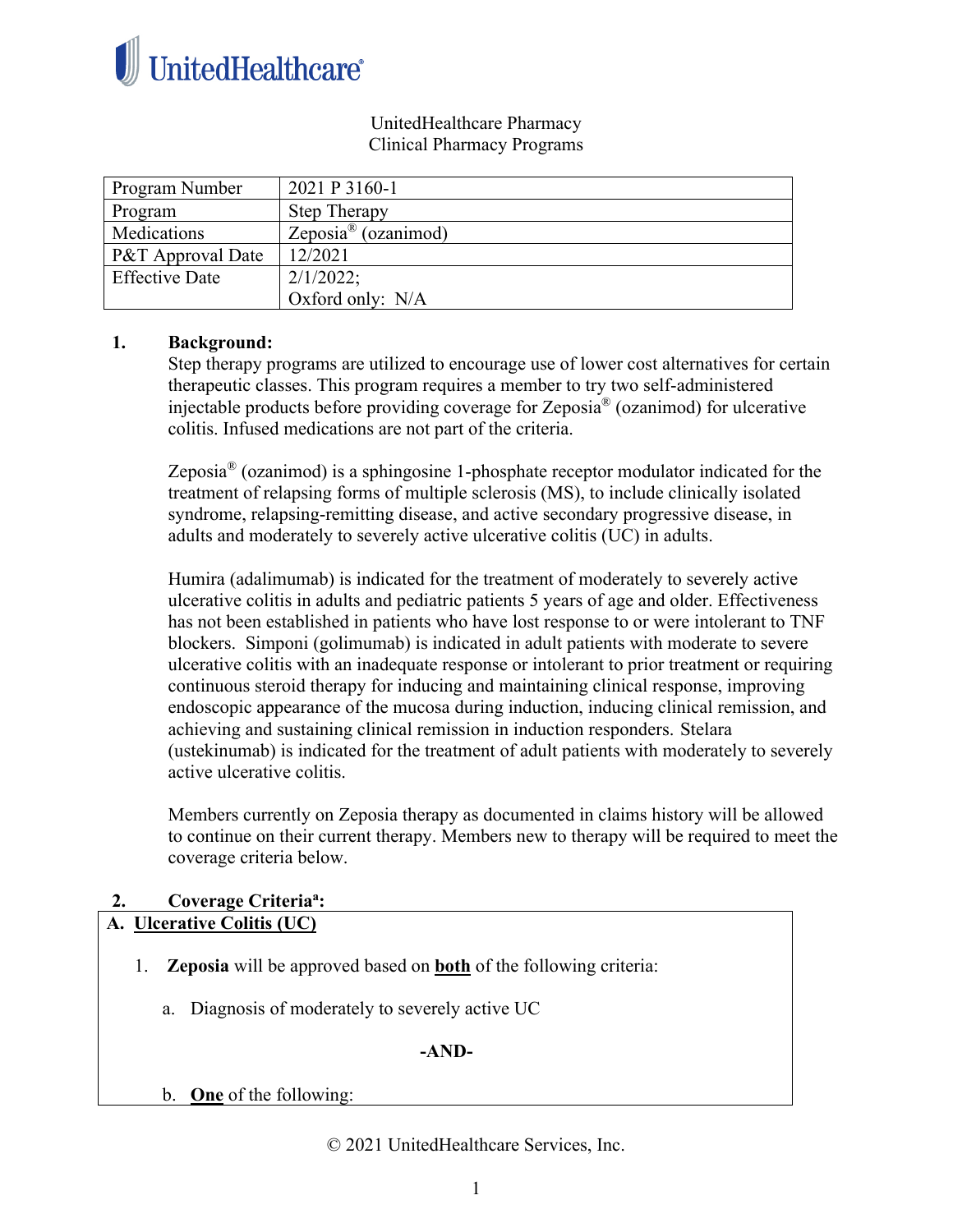# UnitedHealthcare®

- (1) History of failure, contraindication, or intolerance to **two** of the following preferred products:
	- (a) Humira (adalimumab)
	- (b) Simponi (golimumab)
	- (c) Stelara (ustekinumab)

#### **-OR-**

(2) **Both** of the following:

(a) Patient is currently on Zeposia therapy

#### **-AND-**

(b) Patient has **not** received a manufacturer supplied sample at no cost in the prescriber's office, or any form of assistance from the Bristol Myers Squibb sponsored Zeposia 360 Support Program (e.g. sample card which can be redeemed at a pharmacy for a free supply of medication) as a means to establish as a current user of Zeposia\*

\*Patients requesting initial authorization who were established on therapy via the receipt of a manufacturer supplied sample at no cost in the prescriber's office or any form of assistance from the Bristol Myers Squibb sponsored Zeposia 360 Support Program **shall be required** to meet initial authorization criteria as if patient were new to therapy.

#### **Authorization will be issued for 12 months.**

#### **B. Other Diagnoses**

1. **Zeposia** will be approved

#### **Authorization will be issued for 12 months.**

<sup>a</sup> State mandates may apply. Any federal regulatory requirements and the member specific benefit plan coverage may also impact coverage criteria. Other policies and utilization management programs may apply.

#### **3. Additional Clinical Rules:**

• Supply limits and/or Notification may be in place.

#### **4. References:**

- 1. Zeposia [package insert]. Summit, NJ: Celegene Corporation; May 2021.
- 2. Humira [package insert]. North Chicago, IL: AbbVie Inc..; February 2021.

© 2021 UnitedHealthcare Services, Inc.